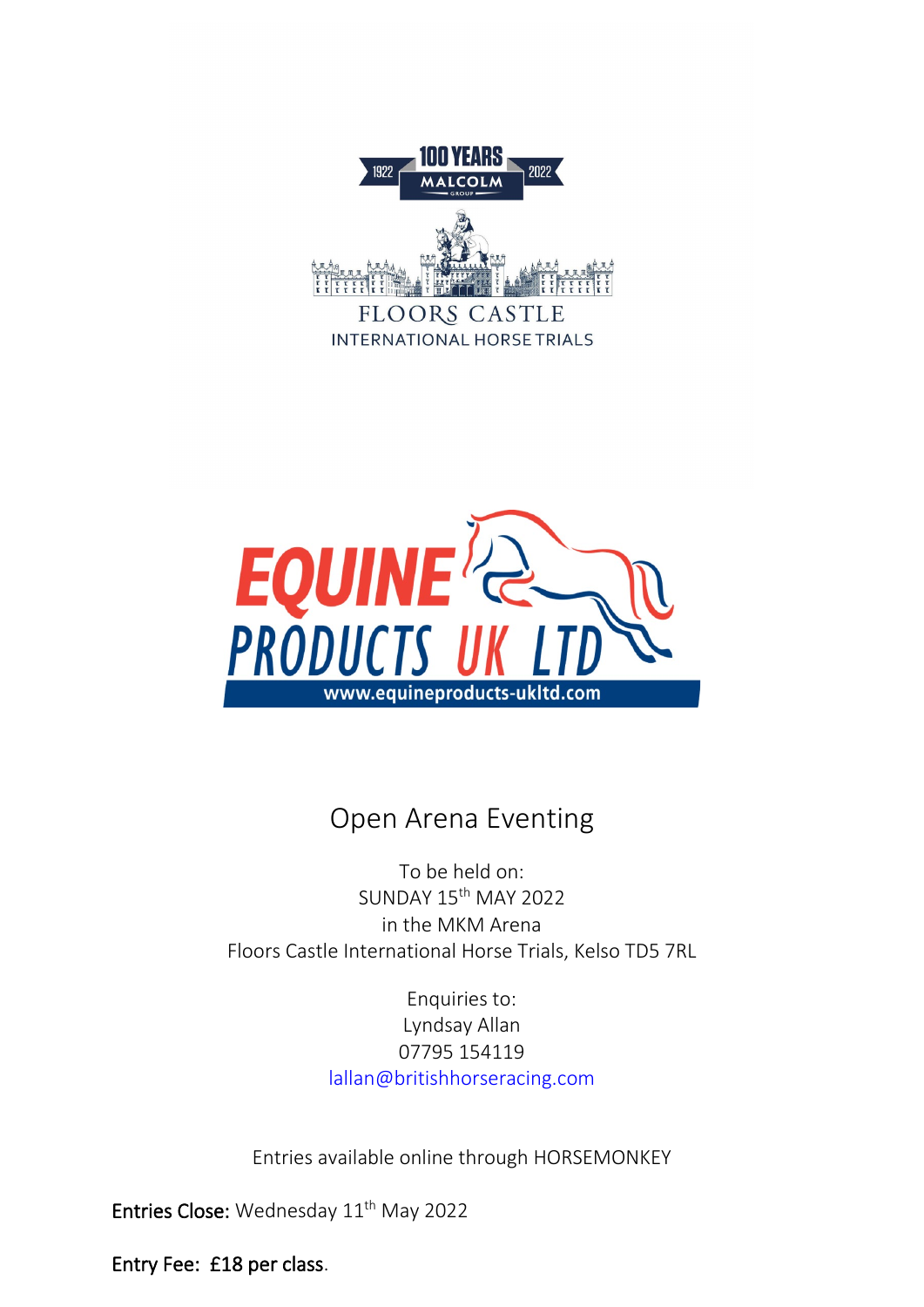

- Class 1 Max 70cm. Open to horses and ponies and riders of all ages. 350 m/min
- Class 2 Max 80cm. Open to horses and ponies and riders of all ages. 350 m/min
- Class 3 Max 90cm Open to horses and ponies and riders of all ages. 375m/min
- Class 4 Max 1 metre Open to horses and ponies and riders of all ages. 375m/min

#### Rules:

- The course will only be available to walk on the day of the competition.
- Riders of all ages and horses of any height may compete
- The competition will run over a course of show jumps followed by a section of natural fences. This may include some solid jumps.
- The winner will be the rider on the fewest combined jumping & time faults
- The course will be split into 2 halves, the first will not be timed, and the second will be timed (1 time faults will be given for each commenced second over the optimum time)
- $\bullet$  4 penalties will be added for each knock-down. 4 penalties for 1<sup>st</sup> refusal, 8 penalties for 2<sup>nd</sup> refusal,  $3^{rd}$  refusal = elimination. Fall of rider = elimination.
- Riders must dress in either full Cross Country Colours or Show Jumping attire but body protectors must be worn and hats without fixed peaks. No stop watches will be permitted.

START TIMES will be available from on Friday 13<sup>th</sup> May at www.kickonevents.co.uk

PLEASE NOTE – The Arena Event parking is a 10 minute walk from the MKM Arena and will be signposted.

## TV & PHOTOGRAPHY

*Please note that professional photographers will be present at the Event. Please indicate on the entry form if you do not wish to appear in press coverage / TV or photos taken by our official photographers*.

*Action Replay Photography are the official photographers. Please visit their stand to view your photos, or check them out on the photographers website: www.actionreplayphotography.co.uk* 



## Your Responsibility

*All persons attending the event must take all reasonable precautions to avoid and prevent accidents and must obey instructions given by the Organiser or by Officials and Stewards on its behalf.*